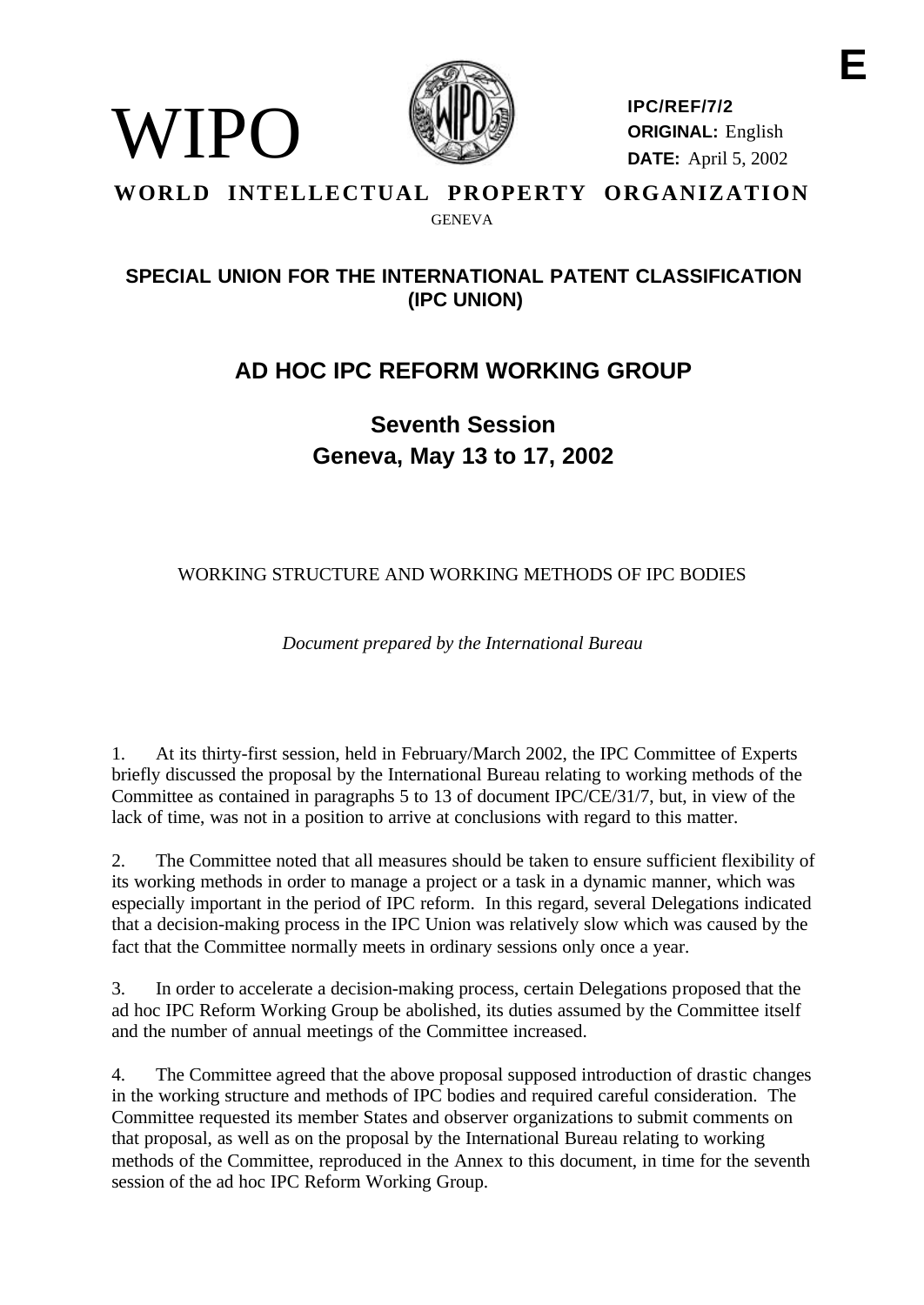#### IPC/REF/7/2 page 2

5. The Committee authorized the ad hoc IPC Reform Working Group to consider both proposals and comments submitted thereon and, in case the majority of Delegations would be in favor of increasing the number of annual sessions of the Committee and the abolishment of the Working Group, to request the Director General of WIPO, on behalf of the Committee, to convene an extraordinary session of the Committee in the second half of 2002, subject to resources available.

> *6. The ad hoc IPC Reform Working Group is invited to take a decision concerning the working structure and working methods of IPC bodies.*

> > [Annex follows]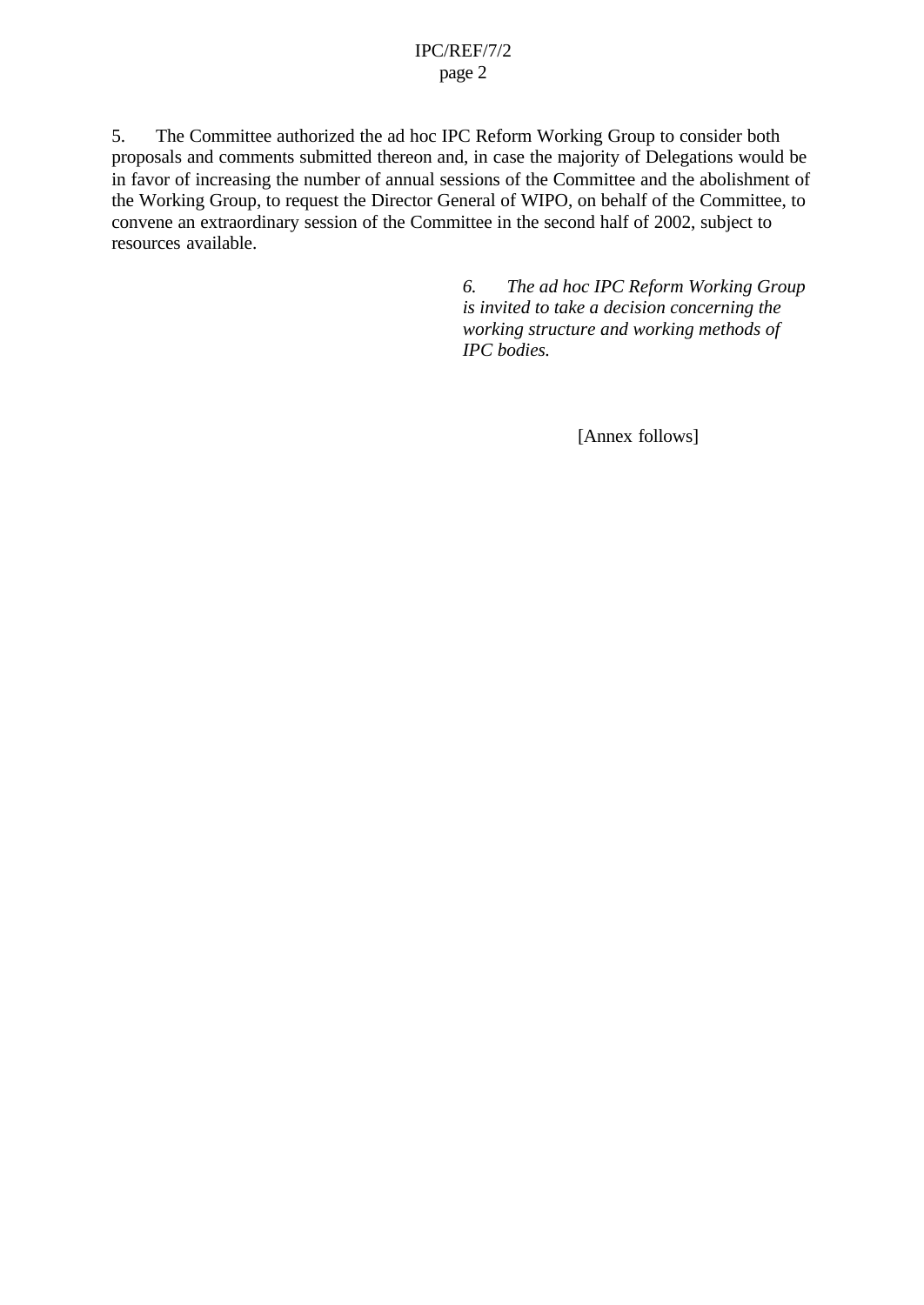## IPC/REF/7/2

## ANNEX

# WORKING METHODS OF THE IPC COMMITTEE OF EXPERTS

1. The International Bureau proposes to specify in greater detail the working methods of the IPC Committee of Experts and its working groups as disclosed below.

2. The working methods of the Committee of Experts and its working groups should be of sufficient flexibility to manage a project or a task in a dynamic manner and to provide for increased use of electronic working which would allow for issues to be considered by a maximum number of experts. The overall mandate of the Committee of Experts should be to provide policy guidance with regard to the development of the IPC, to consider the reports of the working groups as to whether their activities are in line with overall objectives of the development of the IPC, to establish work programs of the working groups and to adopt the results achieved.

3. The working groups should have authority to further modify their work programs. In respect of the IPC revision requests, a simplified procedure has already been authorized by the Committee allowing submissions of the revision request directly to the IPC Revision Working Group.

4. The Committee should also authorize the IPC Revision Working Group to carry out the work on the introduction in the electronic layer of the IPC of the electronic data, such as classification definitions, illustrating chemical formulae and informative references, and to approve this data, when appropriate, without submitting them for adoption to the Committee which will carry out monitoring of this work.

5. With regard to the tasks of IPC reform, the ad hoc IPC Reform Working Group should be authorized to modify the title and scope of the task, as needed, and accept new tasks to the reform program proposed by its members, if appropriate. Decisions of the ad hoc IPC Reform Working Group regarding new tasks and changes to existing tasks should be based on the overall policy laid down by the Committee and should be reported to the Committee for its adoption.

6. The Working Groups are empowered to create Task Forces to carry out short-term, focused activities. Emphasis will be placed on working by electronic means but physical meetings may be held, as necessary.

7. Discussion of IPC revision projects and of other tasks of the IPC Revision Working Group is carried out electronically, through submission of proposals and comments to the IPC electronic forum which is structured with regard to major activities of the Working Group, such as revision projects, definition projects, translation projects. Alternatively, the IPC revision list server may be used for other submissions.